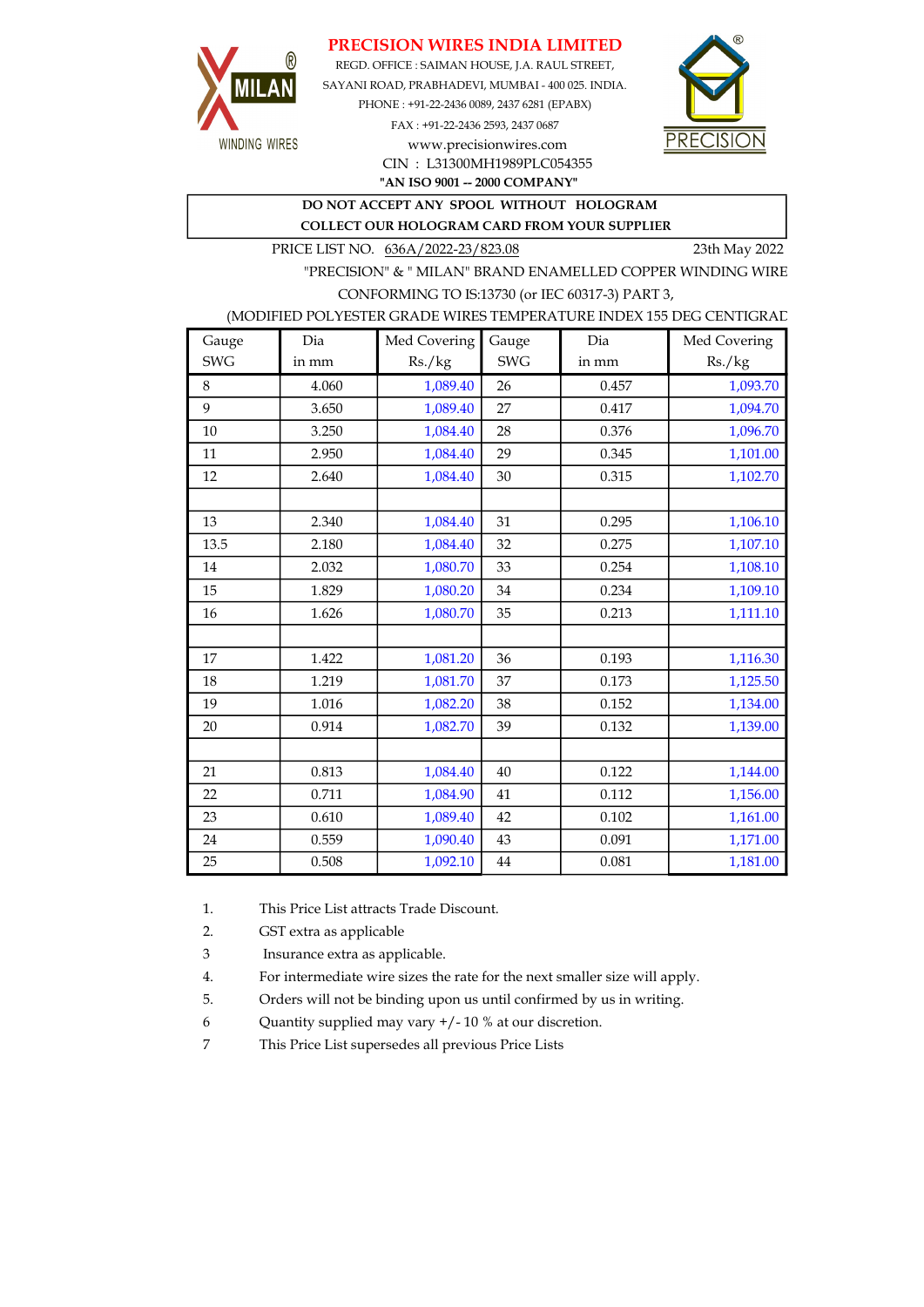

## PRECISION WIRES INDIA LIMITED

SAYANI ROAD, PRABHADEVI, MUMBAI - 400 025. INDIA. PHONE : +91-22-2436 0089, 2437 6281 (EPABX) FAX : +91-22-2436 2593, 2437 0687 www.precisionwires.com REGD. OFFICE : SAIMAN HOUSE, J.A. RAUL STREET,



CIN : L31300MH1989PLC054355 "AN ISO 9001 -- 2000 COMPANY"

DO NOT ACCEPT ANY SPOOL WITHOUT HOLOGRAM COLLECT OUR HOLOGRAM CARD FROM YOUR SUPPLIER

PRICE LIST NO. 636B/2022-23/823.08 23th May 2022

"PRECISION" & " MILAN" BRAND ENAMELLED COPPER WINDING WIRE CONFORMING TO IS:13730 PART 13, ( IEC 60317-13)

#### (DUAL COATED WIRES CLASS H+ WIRES TEMPERATURE INDEX 200 DEG CENTIGRAD

| Gauge      | Dia   | Med Covering | Gauge      | Dia   | Med Covering |
|------------|-------|--------------|------------|-------|--------------|
| <b>SWG</b> | in mm | Rs./kg       | <b>SWG</b> | in mm | Rs./kg       |
| 8          | 4.060 | 1,114.20     | 26         | 0.457 | 1,115.90     |
| 9          | 3.650 | 1,114.20     | 27         | 0.417 | 1,117.40     |
| 10         | 3.250 | 1,111.20     | 28         | 0.376 | 1,118.90     |
| 11         | 2.950 | 1,111.20     | 29         | 0.345 | 1,122.40     |
| 12         | 2.640 | 1,111.20     | 30         | 0.315 | 1,123.40     |
|            |       |              |            |       |              |
| 13         | 2.340 | 1,111.20     | 31         | 0.295 | 1,126.30     |
| 13.5       | 2.180 | 1,111.20     | 32         | 0.275 | 1,127.30     |
| 14         | 2.032 | 1,106.70     | 33         | 0.254 | 1,128.30     |
| 15         | 1.829 | 1,106.20     | 34         | 0.234 | 1,129.30     |
| 16         | 1.626 | 1,106.70     | 35         | 0.213 | 1,131.30     |
|            |       |              |            |       |              |
| 17         | 1.422 | 1,107.20     | 36         | 0.193 | 1,135.80     |
| 18         | 1.219 | 1,107.70     | 37         | 0.173 | 1,142.80     |
| 19         | 1.016 | 1,108.20     | 38         | 0.152 | 1,151.30     |
| 20         | 0.914 | 1,108.70     | 39         | 0.132 | 1,156.30     |
|            |       |              |            |       |              |
| 21         | 0.813 | 1,110.40     | 40         | 0.122 | 1,161.30     |
| 22         | 0.711 | 1,110.90     | 41         | 0.112 | 1,173.30     |
| 23         | 0.610 | 1,112.90     | 42         | 0.102 | 1,181.30     |
| 24         | 0.559 | 1,113.90     | 43         | 0.091 | 1,188.30     |
| 25         | 0.508 | 1,114.90     | 44         | 0.081 | 1,198.30     |

- 1. This Price List attracts Trade Discount.
- 2. GST extra as applicable
- 3 Insurance extra as applicable.
- 4. For intermediate wire sizes the rate for the next smaller size will apply
- 5. Orders will not be binding upon us until confirmed by us in writing.
- 6. Quantity supplied may vary  $+/-10\%$  at our discretion.
- 7 This Price List supersedes all previous Price Lists



## PRECISION WIRES INDIA LIMITED

REGD. OFFICE : SAIMAN HOUSE, J.A. RAUL STREET, SAYANI ROAD, PRABHADEVI, MUMBAI - 400 025. INDIA. PHONE : +91-22-2436 0089, 2437 6281 (EPABX)

> FAX : +91-22-2436 2593, 2437 0687 www.precisionwires.com CIN : L31300MH1989PLC054355